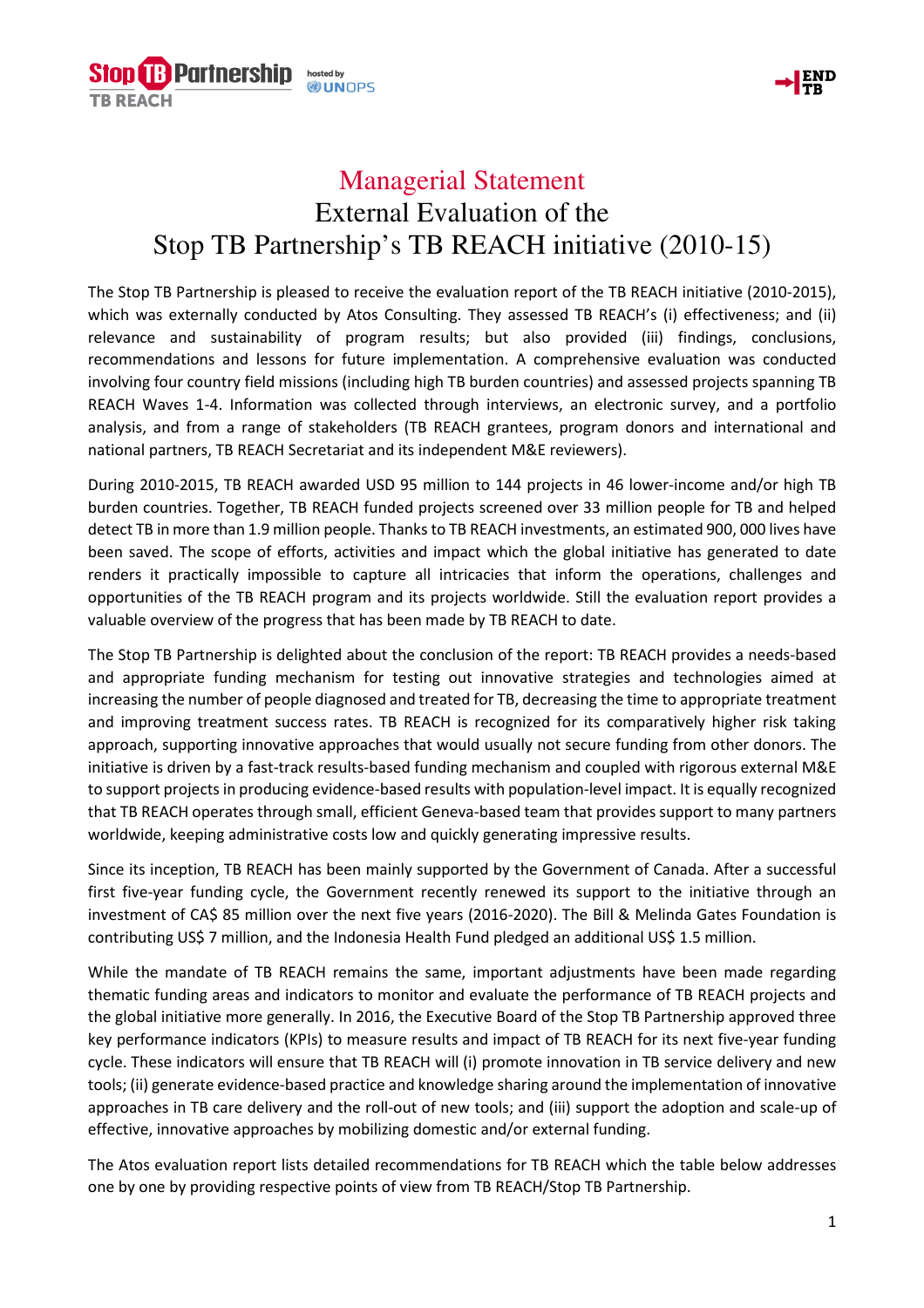



| <b>Theme</b>                                       | Recommendation                                                                                                                                                                                                                                                   | <b>Management Response</b>                                                                                                                                                                                                                                                                                                                                                                                                                      | State of<br><b>Progress</b> |
|----------------------------------------------------|------------------------------------------------------------------------------------------------------------------------------------------------------------------------------------------------------------------------------------------------------------------|-------------------------------------------------------------------------------------------------------------------------------------------------------------------------------------------------------------------------------------------------------------------------------------------------------------------------------------------------------------------------------------------------------------------------------------------------|-----------------------------|
| Relevance                                          |                                                                                                                                                                                                                                                                  |                                                                                                                                                                                                                                                                                                                                                                                                                                                 |                             |
| <b>TB REACH</b><br>mandate and<br>objectives       | At the start of the next phase of<br>TBR<br>should<br>program<br>the<br>re-articulating<br>consider<br>its<br>mandate and objectives in a<br>mission statement document, to<br>further inform decisions around<br>programming strategy, funding<br>and duration. | Agree.<br>TB REACH (TBR) has developed a new "Transition to Scale Up" grants<br>framework. The document clearly articulates TB REACH's evaluation<br>categories and grants types. Although not called a "mission statement<br>document", the new framework outlines how decisions around<br>programming strategy, funding and duration of TB REACH projects are<br>made.                                                                        | Completed                   |
|                                                    |                                                                                                                                                                                                                                                                  | As decided at the 2016 meeting of the Programme Steering Group (PSG)<br>of TBR, a project implementation plan is currently being finalized to guide<br>programmatic and operational aspects of TBR at a macro level.                                                                                                                                                                                                                            |                             |
| <b>TB REACH</b><br>definition of<br>"Innovation"   | Provide clarity on the scope of<br>what is meant by innovation.                                                                                                                                                                                                  | Agree.<br>TBR produced three information notes for the Wave 5 call for proposals<br>which define 'innovation' among three key areas of interest to TBR (New<br>Tools, Innovative Partnerships and Community Outreach & Engagement).<br>These information notes provided types of approaches/tools, specific<br>examples of interventions and example questions for which projects could<br>be designed to address through their implementation. | Completed                   |
|                                                    |                                                                                                                                                                                                                                                                  | Additional information notes will be developed for future TBR calls for<br>proposals.                                                                                                                                                                                                                                                                                                                                                           | Planned                     |
| <b>Effectiveness</b>                               |                                                                                                                                                                                                                                                                  |                                                                                                                                                                                                                                                                                                                                                                                                                                                 |                             |
| Meta-analyses on<br>TB REACH funded<br>approaches. | TBR should continue to lead on<br>meta-analyses of the various<br>approaches that the programme<br>has funded. These can be in<br>identified themes of interest,<br>based on available project data.                                                             | Agree.<br>TBR has established a 'knowledge management' partnership (with the<br>Research Institute of the McGill University Health Centre (RI-MUHC;<br>McGill)) based on a five-year grant worth CAD 1 million. McGill will provide<br>technical assistance to TBR grantees for generating evidence of piloted<br>strategies and technologies, facilitating cost-effectiveness analysis for                                                     | In progress                 |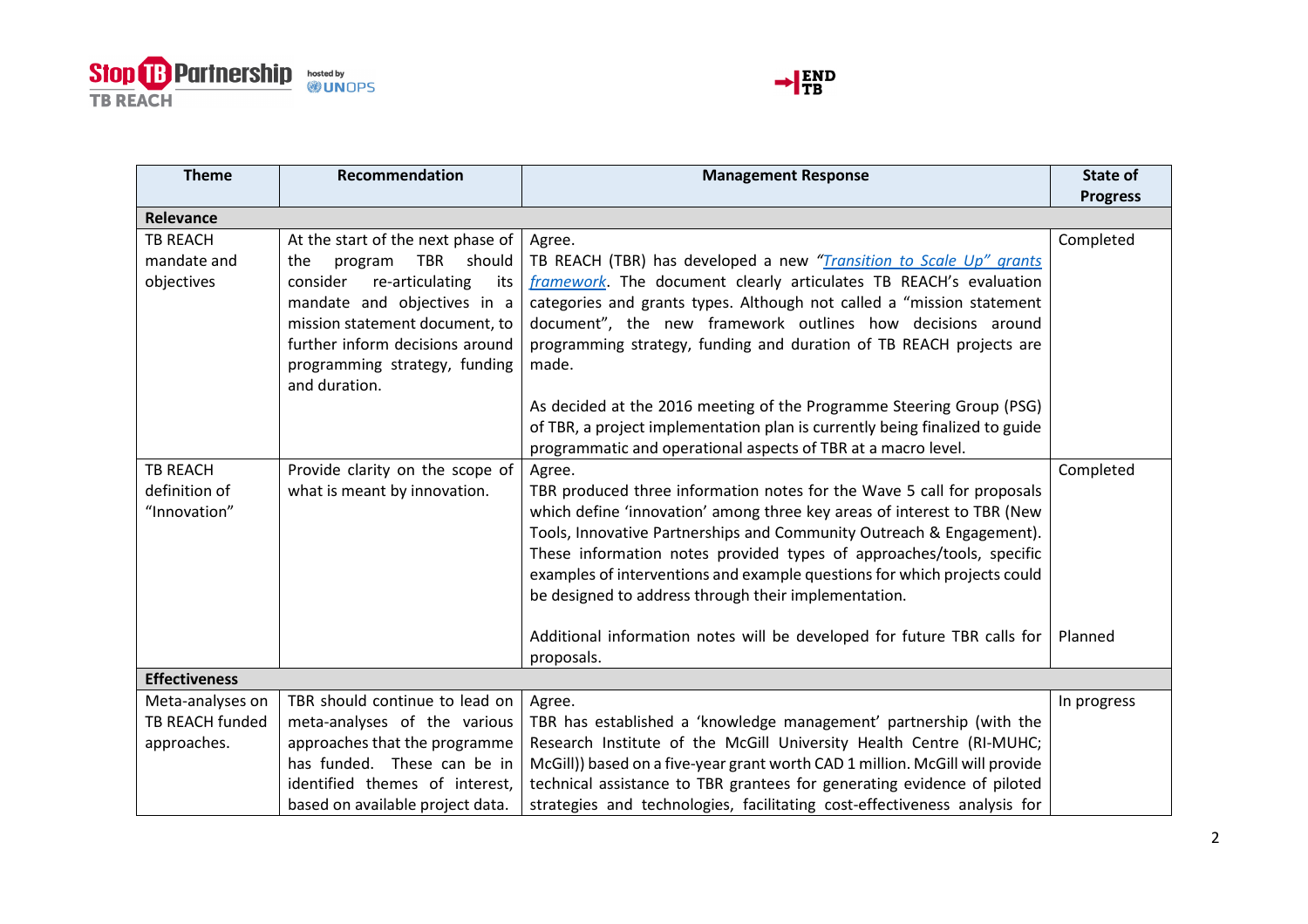



|                         |                                       | impactful projects, producing meta-analysis around specific topics and         |             |
|-------------------------|---------------------------------------|--------------------------------------------------------------------------------|-------------|
|                         |                                       | generating policy briefs and other advocacy and communications pieces          |             |
|                         |                                       | aimed at different audiences such as local, regional and national policy       |             |
|                         |                                       | makers.                                                                        |             |
| Improved                | TBR should consider the various       | Partially agree.                                                               | In progress |
| cooperation             | modalities<br>for<br>improving        | TBR continues to require a NTP letter of support in order for applications     |             |
| between TB              | cooperation with the NTPs,            | to be considered for funding. These letters must include specific language     |             |
| <b>REACH and</b>        | where possible.                       | indicating the NTPs' level of support in the following areas: (i) provision of |             |
| <b>National TB</b>      |                                       | TB case notification and treatment outcome data to facilitate impact           |             |
| Programs                |                                       | measurement; (ii) provision of free anti-TB drugs for all people the TBR       |             |
| (NTPs)                  |                                       | project diagnoses; (iii) and commitment to scale up impactful approaches.      |             |
|                         |                                       | Mandating NTP approval of projects is a delicate balancing act, as many        | Completed   |
|                         |                                       | partners do not have access to the NTP (particularly in large countries), but  |             |
|                         |                                       | have the capacity to implement creative ideas which should be evaluated.       |             |
|                         |                                       | TBR notifies NTPs about TBR projects upon their grant signing; and             |             |
|                         |                                       | throughout implementation projects are encouraged to regularly brief and       |             |
|                         |                                       | communicate findings with the NTP. Grantees must also regularly report         |             |
|                         |                                       | on their results dissemination / advocacy activities to/with the NTPs in       |             |
|                         |                                       | their quarterly technical reports to TBR.                                      |             |
|                         |                                       |                                                                                |             |
|                         |                                       | In countries with larger grants portfolios, TBR will consider convening or     | Planned     |
|                         |                                       | promoting the organizing of results dissemination meetings aimed at the        |             |
|                         |                                       | NTP and other key in-country partners and donor agencies.                      |             |
| <b>Lessons Learning</b> |                                       |                                                                                |             |
| <b>TB REACH</b>         | should<br>devise<br><b>TBR</b><br>and | Agree.                                                                         | Planned     |
| Lessons Learning        | communicate a lesson learning         | TBR is planning to expand and provide more systematic support to               |             |
| Strategy                | strategy. This could be in the        | grantees in their results dissemination, in addition to the support provided   |             |
|                         | form of a bottom up approach          | by McGill.                                                                     |             |
|                         | (with grantees working together       |                                                                                |             |
|                         | / grantee initiated approaches)       | Results dissemination of TBR projects will be strongly encouraged for both     | Planned     |
|                         | or via a top down approach (with      | impactful and unsuccessful interventions so as to enhance their awareness      |             |
|                         | NTPs and TBR) through ring            | and to help ensure their sustainability and scale-up beyond TBR funding.       |             |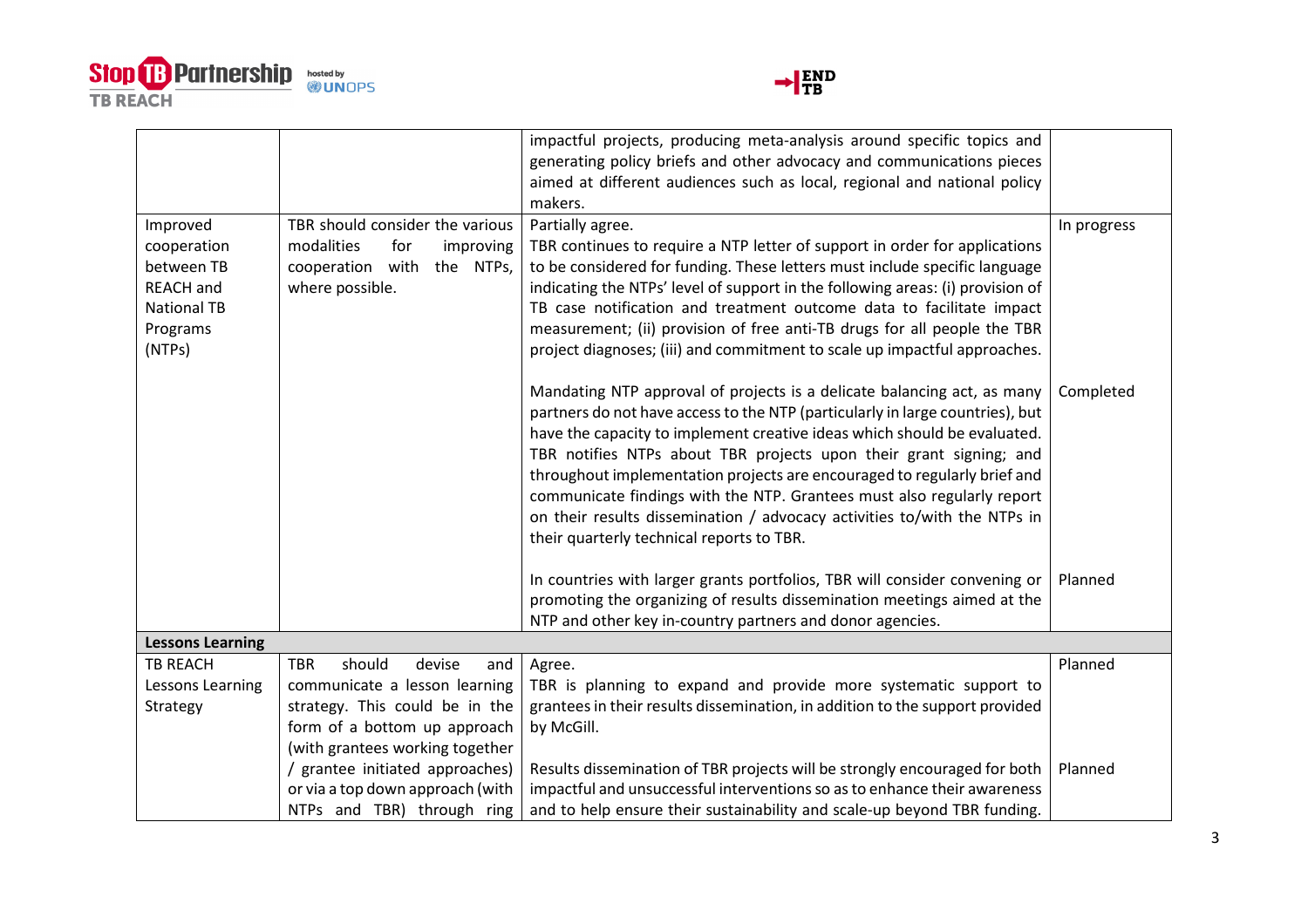



|                                                                                                      | fenced funding for<br>lessons<br>learning and dissemination.                                                                                                                                                                                                                          | TBR will also increase efforts to disseminate results from unsuccessful<br>interventions, so as to ensure that other partners do not seek funding for<br>the same approaches with insignificant or no proven potential to improve<br>TB health service delivery.                                                                                                                                                                                                                  |             |
|------------------------------------------------------------------------------------------------------|---------------------------------------------------------------------------------------------------------------------------------------------------------------------------------------------------------------------------------------------------------------------------------------|-----------------------------------------------------------------------------------------------------------------------------------------------------------------------------------------------------------------------------------------------------------------------------------------------------------------------------------------------------------------------------------------------------------------------------------------------------------------------------------|-------------|
|                                                                                                      |                                                                                                                                                                                                                                                                                       | As part of an agreement with the Global Fund, results and lessons learned<br>from the wide range of interventions conducted will be developed and<br>produced during the next 12-18 months.                                                                                                                                                                                                                                                                                       |             |
| Presentation of<br><b>TB REACH</b><br>projects on<br>relevant websites<br>and other media<br>outlets | Information on TBR projects<br>should be presented on relevant<br>platforms<br>websites<br>and<br>nationally. This could include the<br>grantee working together with<br>the NTP to publish on their<br>website (in line with the NTP<br>communication policy).                       | Agree.<br>TBR continues to maintain its publications website where it publishes all<br>publications produced by some of its grantees and other TBR partners. All<br>articles published by the TBR Secretariat will continue to appear in open<br>access journals. In addition, TBR will be reworking the current website to<br>present more information on each grantee's work and project focus.                                                                                 | In progress |
| Experience<br>sharing of both<br>successful and<br>less successful<br>TBR approaches                 | Lessons learning to include the<br>'good and bad' - grantees wish<br>to learn which approaches have<br>worked<br>best,<br>and<br>why.<br>should<br><b>Discussions</b><br>include<br>of<br>projects<br>examples<br>and<br>which<br>approach<br>have<br>succeeded, or not, so that best | Agree.<br>Experiences and lessons (both positive and negative) that were learned in<br>improving case detection during past TBR Waves 1-4 have already<br>informed a manuscript (in development) aimed at decision makers,<br>partners and funders interested in improving case detection. This will also<br>be developed into a practical guide that can be used by implementers in<br>countries to improve case finding through Global Fund funding.                            | In progress |
|                                                                                                      | practice can be extracted.                                                                                                                                                                                                                                                            | TBR's experience to date also shows that grantees have different<br>methodological, practical or linguistic needs, which must be better<br>addressed to ensure optimal results dissemination. TBR's new<br>collaboration with McGill will actively support grantees in building their<br>capacity to better disseminate their experiences and lessons learned<br>through a greater diversity of written forms of results dissemination as<br>well as at meetings and conferences. | In progress |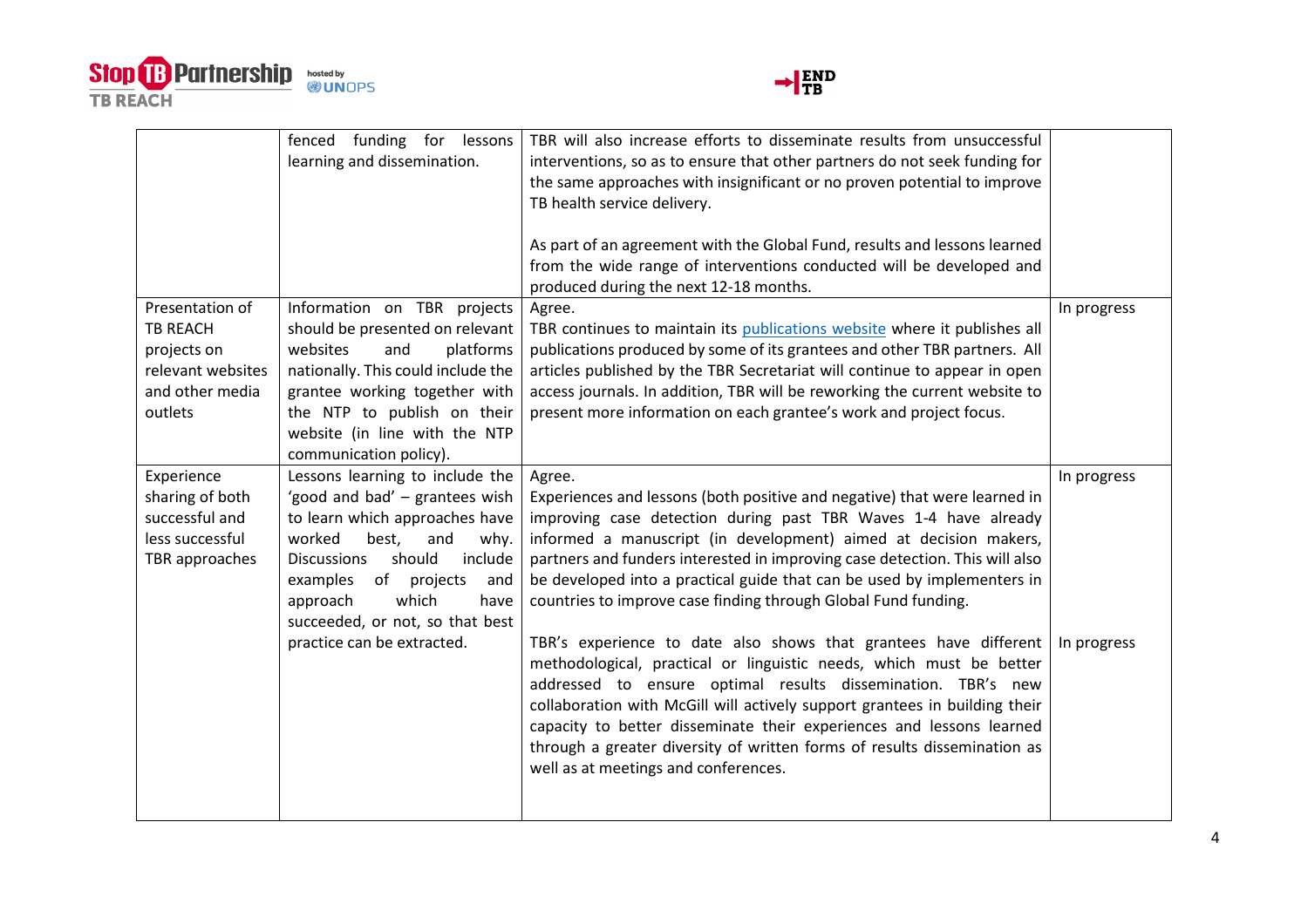



|                   |                                                                          | TBR grantees will learn best practices for their data collection and          | In progress |
|-------------------|--------------------------------------------------------------------------|-------------------------------------------------------------------------------|-------------|
|                   |                                                                          | management; for conducting cost-effectiveness analysis of their               |             |
|                   |                                                                          | interventions; or for applying operational research approaches, for           |             |
|                   |                                                                          | example to assess project acceptability and feasibility. In addition, McGill  |             |
|                   |                                                                          | will offer grantees opportunities to participate in various training, such as |             |
|                   |                                                                          | summer courses, regional or country level trainings or webinars.              |             |
|                   |                                                                          |                                                                               |             |
|                   |                                                                          | TBR will also continue to organize workshop and panels at international       | Planned     |
|                   |                                                                          | conferences where grantees and partners can share their best practices        |             |
|                   |                                                                          | and lessons learned. TB REACH will draw lessons learned from Wave 5 to        |             |
|                   |                                                                          | inform high-level guidance and decisions for Wave 6.                          |             |
| Consideration of  | TBR Secretariat could consider                                           | Partially Agree.                                                              | Completed   |
| creating a        | adding<br>the<br>position<br>of                                          | The TBR Secretariat has expanded to three technical officers, who are led     |             |
| position of a TB  | Knowledge Manager to their                                               | and supported by a team leader and a program assistant. The additional        |             |
| <b>REACH</b>      | workforce to own the lessons                                             | technical officer has a focus on activities for improved results              |             |
| Knowledge         | learning and dissemination work                                          | dissemination and coordination with NTPs, Global Fund and other possible      |             |
| Manager           | stream (in addition to managing                                          | funders.                                                                      |             |
|                   | credentials and communicating                                            |                                                                               |             |
|                   | results).                                                                |                                                                               |             |
|                   | Factors influencing achievement or non-achievement of immediate outcomes |                                                                               |             |
| Preliminary       | Grantees should conduct a                                                | Agree.                                                                        | Completed   |
|                   |                                                                          |                                                                               |             |
| assessment        | preliminary assessment during                                            | From the application process and throughout grant making and                  |             |
| during the design | the design stage of their project                                        | implementation of projects, multiple controls for risk mitigation have been   |             |
| stage             | on issues that could adversely                                           | put in place. In application stage 2 of Wave 5, applicants are required to    |             |
|                   | their<br>intervention<br>affect                                          | describe any significant risks to the successful implementation of their      |             |
|                   | determine<br>approaches, and                                             | proposed projects and must explain how they plan to address them.             |             |
|                   | mitigation measures.                                                     | Applicants are required to assess the likelihood of the risk(s). Once         |             |
|                   |                                                                          | proposals are reviewed by TBR's independent Proposal Review Committee         |             |
|                   |                                                                          | (PRC), these risks are carefully considered and inform the decision of        |             |
|                   |                                                                          | grant-making. Where the PRC identified risks that were not addressed,         |             |
|                   |                                                                          | these were included in the clarification requests sent to applicants.         |             |
|                   |                                                                          | Projects which the PRC selected for funding could only successfully enter     |             |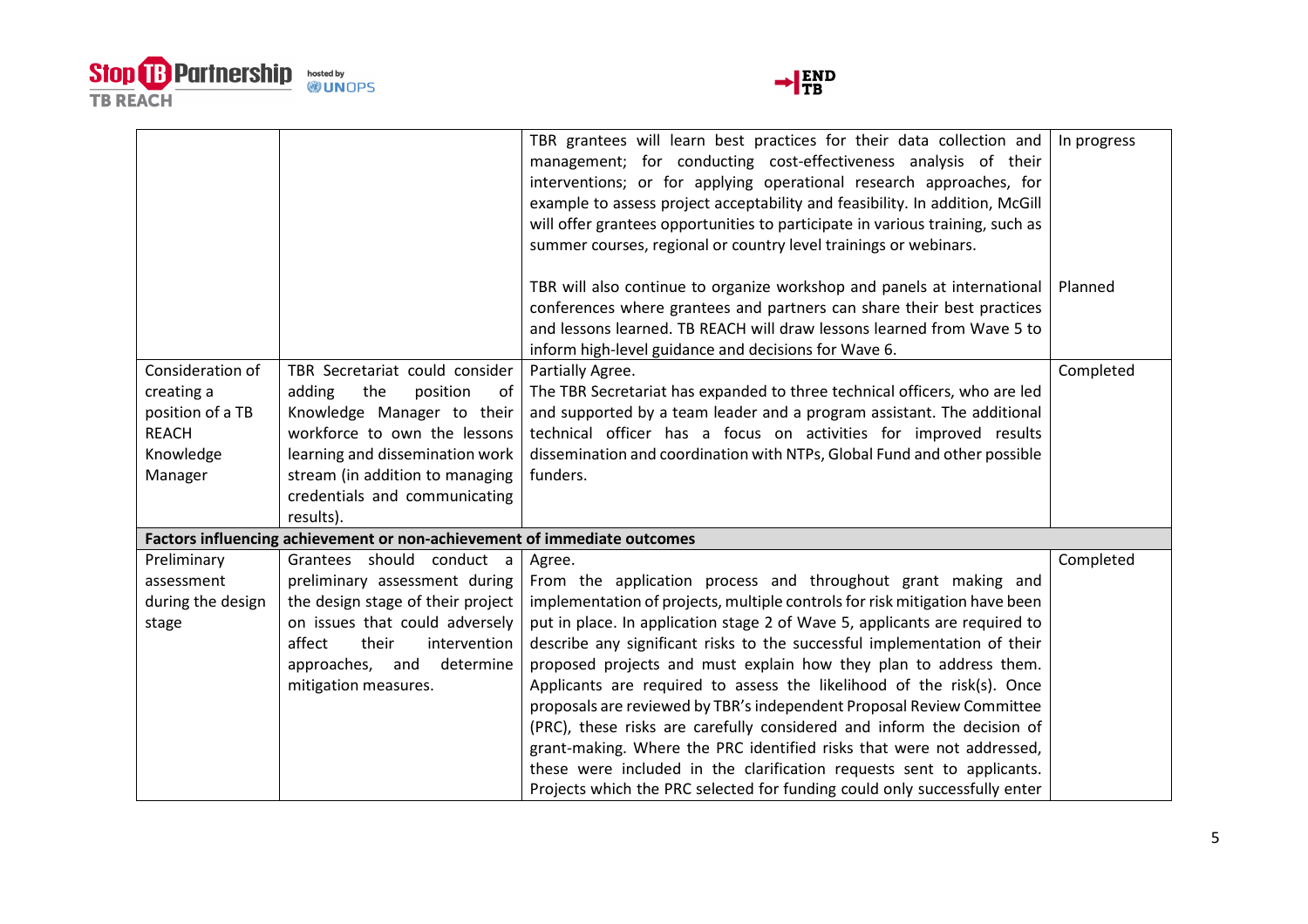



|                                        |                                  | into grant agreements with TBR if all likely risks were addressed and for<br>which mitigation strategies were proposed. |             |
|----------------------------------------|----------------------------------|-------------------------------------------------------------------------------------------------------------------------|-------------|
|                                        |                                  |                                                                                                                         |             |
|                                        |                                  | Before project implementation, each TBR funded project is required to                                                   |             |
|                                        |                                  | support the development of a baseline validation report, which is led by                                                |             |
|                                        |                                  | TBR's external M&E reviewers. The baseline review ensures that project                                                  |             |
|                                        |                                  | targets and objectives are feasible and as accurate as possible. The review                                             |             |
|                                        |                                  | also ensures that the grantee has a sound understanding of the monitoring                                               |             |
|                                        |                                  | & evaluation procedures of the project and its implementation.                                                          |             |
|                                        |                                  | During the baseline validation process, the likelihood or occurrence of risks                                           |             |
|                                        |                                  | are once again considered and mitigation approaches applied, if needed.                                                 |             |
|                                        |                                  | During project implementation, risks are regularly revisited and addressed                                              |             |
|                                        |                                  | in the quarterly reports. Upon completion of the interventions, the                                                     |             |
|                                        |                                  | project's annual review, which evaluates the project's effectiveness and                                                |             |
|                                        |                                  | benefits, is also informed by a retrospective risk assessment.                                                          |             |
| <b>Unexpected Results and Learning</b> |                                  |                                                                                                                         |             |
| Open Access                            | with<br>Future<br>grantees,      | Agree.                                                                                                                  | In progress |
| Policy of                              | encouragement from the TBR       | TBR has decided to include an Open Access Policy statement in all future                                                |             |
| <b>Publications</b>                    | Secretariat, should explore the  | grant agreements to ensure free and easy access to TBR learnings. TBR will                                              |             |
|                                        | of<br>free<br>open-source<br>use | facilitate this new policy by paying publishing fees on behalf of TBR                                                   |             |
|                                        | materials (such as software and  | grantees, where needed. Where grantees and NTPs maintain their own                                                      |             |
|                                        | journals) throughout the design  | websites, TBR will encourage them to share information on respective                                                    |             |
|                                        | and delivery of projects.        | projects.                                                                                                               |             |
| TB Education in                        | Education on TB facts (focused   | Partially agree.                                                                                                        | Planned     |
| <b>Project Designs</b>                 | dispelling<br>myths<br>and<br>on | In line with its mandate and operational framework, TBR funds projects                                                  |             |
|                                        | addressing stigmas) could be     | whose main goals are to (i) improve detection, linkage to treatment and                                                 |             |
|                                        | factored into project design.    | reporting of TB; (ii) improve treatment adherence and outcomes; or (iii)                                                |             |
|                                        |                                  | develop innovative resources and materials to aide TB service delivery. TB                                              |             |
|                                        |                                  | education is often a part of funded TBR projects, but is neither essential                                              |             |
|                                        |                                  | nor required. TB education efforts are always geared towards improving                                                  |             |
|                                        |                                  |                                                                                                                         |             |
|                                        |                                  | self-recognition of risk and/or symptoms and self-referral to TB services in<br>order to achieve the above cited goals. |             |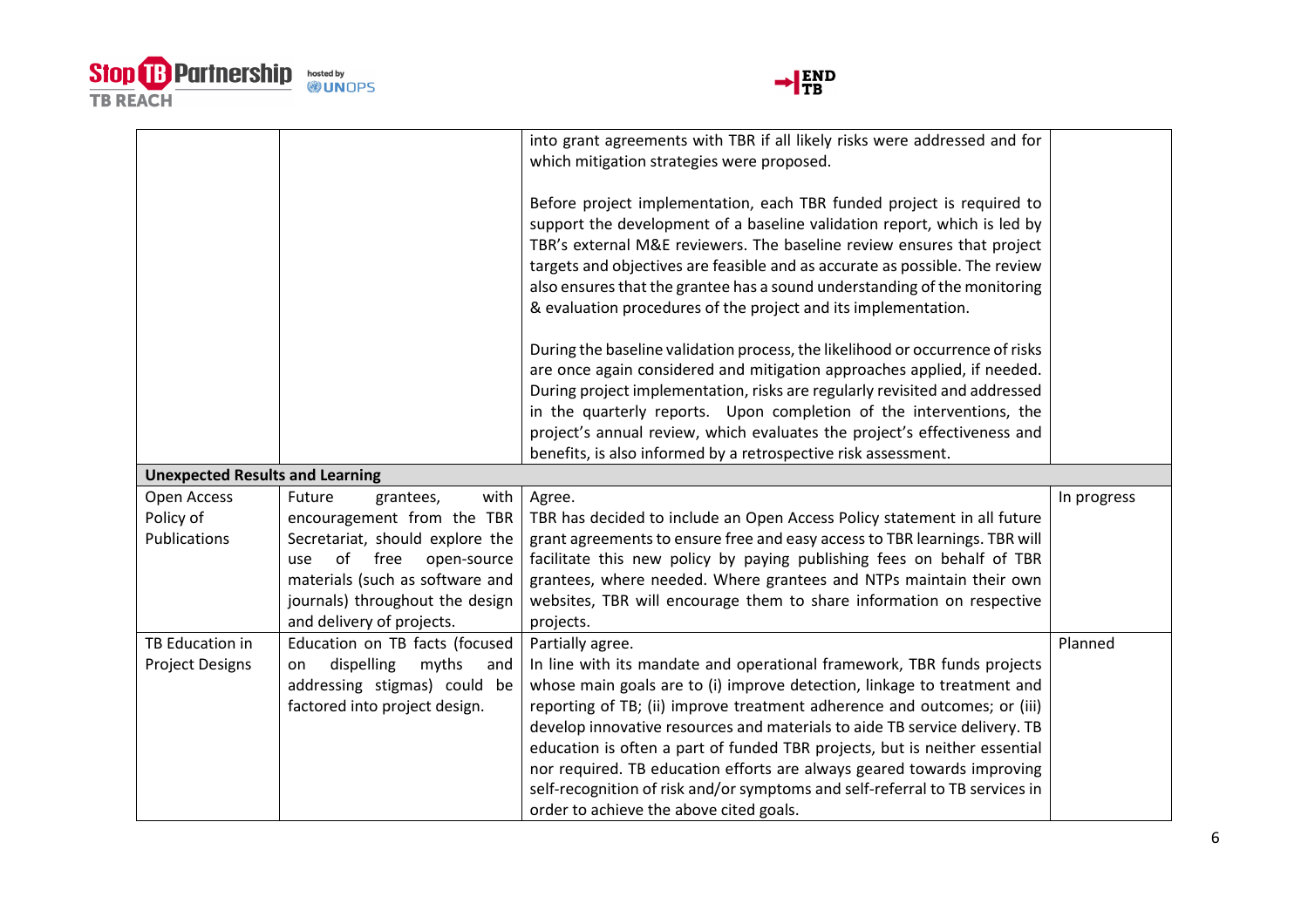



| <b>Cost Effectiveness</b>                                         |                                                                                                                                                                                                             |                                                                                                                                                                                                                                                                                                                                                                                                                                                                                                                                                                                                                                                                                                                                       |                          |
|-------------------------------------------------------------------|-------------------------------------------------------------------------------------------------------------------------------------------------------------------------------------------------------------|---------------------------------------------------------------------------------------------------------------------------------------------------------------------------------------------------------------------------------------------------------------------------------------------------------------------------------------------------------------------------------------------------------------------------------------------------------------------------------------------------------------------------------------------------------------------------------------------------------------------------------------------------------------------------------------------------------------------------------------|--------------------------|
| <b>Estimation of</b><br>project budgets                           | TBR should revise the method<br>used for estimating project<br>budgets.                                                                                                                                     | Agree.<br>TBR no longer uses cost per case detected for project applications. Revised<br>guidance on estimation of project budgets is available in the call for<br>proposals documents.                                                                                                                                                                                                                                                                                                                                                                                                                                                                                                                                               | Completed                |
| Measuring cost<br>effectiveness of<br><b>TB REACH</b><br>projects | Clarity and additional guidance<br>is required by grantees on the<br>current approach to measuring<br>cost effectiveness. The TBR<br>Secretariat and M&E Agency<br>should work together to achieve<br>this. | Partially agree. In TBR's new 'Transition to Scale Up' grants framework,<br>Type 1 applications are focused on proof of concept. Since these are new<br>ideas, which often require more resources, cost effectiveness is of a lower<br>priority. It is also not clear yet whether these new projects will prove<br>successful/impactful. In Type 2 grants (projects which have already<br>demonstrated impact), there is a greater emphasis on cost efficiency and<br>transition to a programmatic structure and thus, cost effectiveness will be<br>a more important factor.<br>TBR is currently engaged in several cost-effectiveness and modelling<br>studies on select former TBR projects which will help inform future studies. | Completed<br>In progress |
|                                                                   |                                                                                                                                                                                                             | Finally, in the context of its new collaboration with McGill, future TBR<br>grantees will also be given the opportunity to produce cost-effectiveness<br>assessments, affordability studies and/or modelling studies.                                                                                                                                                                                                                                                                                                                                                                                                                                                                                                                 |                          |
|                                                                   | <b>Sustainability (Adoption and Scale-Up)</b>                                                                                                                                                               |                                                                                                                                                                                                                                                                                                                                                                                                                                                                                                                                                                                                                                                                                                                                       |                          |
| Private funding                                                   | Grantees, with encouragement                                                                                                                                                                                | Agree.                                                                                                                                                                                                                                                                                                                                                                                                                                                                                                                                                                                                                                                                                                                                | Planned                  |
| sources as part of                                                | from the TBR Secretariat, should                                                                                                                                                                            | The new TBR funding framework accounts for the importance of                                                                                                                                                                                                                                                                                                                                                                                                                                                                                                                                                                                                                                                                          |                          |
| TB REACH project<br>planning                                      | exploring<br>consider<br>private<br>funding sources as part of their<br>project planning to assist with                                                                                                     | mobilizing and diversifying domestic / external funding; and a resource<br>mobilization strategy is currently under development.                                                                                                                                                                                                                                                                                                                                                                                                                                                                                                                                                                                                      |                          |
|                                                                   | scale-up.                                                                                                                                                                                                   | To date, TBR has received US \$1.5 million in private funding through the<br>Indonesia Health Fund to support TBR's efforts in Indonesia.                                                                                                                                                                                                                                                                                                                                                                                                                                                                                                                                                                                             | In progress              |
|                                                                   |                                                                                                                                                                                                             | TBR will also strengthen its coordination with the Global Fund to jointly<br>identify successful TBR projects that can be incorporated into Concept<br>Notes and reprogramming requests. TB REACH and the Global Fund (GF)                                                                                                                                                                                                                                                                                                                                                                                                                                                                                                            |                          |
|                                                                   |                                                                                                                                                                                                             | signed a Memorandum of Understanding for better coordination                                                                                                                                                                                                                                                                                                                                                                                                                                                                                                                                                                                                                                                                          | Completed                |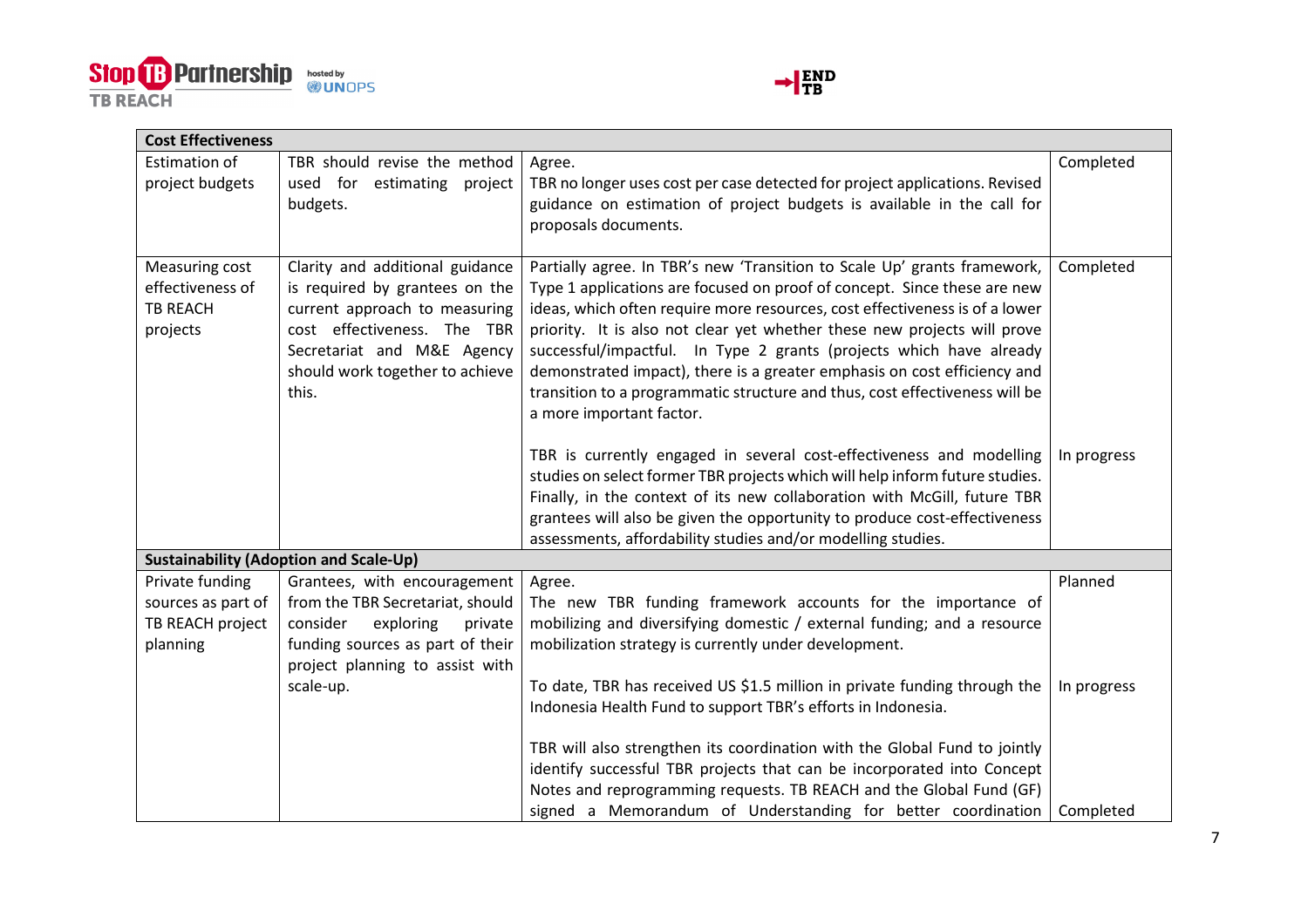



|                                       |                                   | regarding the linking of successful TBR interventions to continued funding   |             |
|---------------------------------------|-----------------------------------|------------------------------------------------------------------------------|-------------|
|                                       |                                   | through GF funding mechanisms.                                               |             |
| Consideration of                      | Grantees, with encouragement      | Agree.                                                                       | Completed   |
| sustainability at                     | of the TBR Secretariat, need to   | Sustainability of projects of TBR projects is now solidly embedded in the    |             |
| design stage of                       | consider sustainability at design | "Transition to Scale Up" Grants Framework. TBR will not provide continued    |             |
| projects                              | stage of project planning.        | financial support to projects that show good impact, but no progress on      |             |
|                                       |                                   | sustainability. All applicants are required to develop sustainability plans, |             |
|                                       |                                   | and TBR and the M&E reviewers monitor will monitor their                     |             |
|                                       |                                   | implementation during projects' lifecycles.                                  |             |
| <b>Gender - Results Achieved</b>      |                                   |                                                                              |             |
| Collection of                         | Going forward all TBR grantees    | Agree.                                                                       | In progress |
| gender-                               | should be rigorous in collecting  | TBR uses a new data collection system where grantees will be expected to     |             |
| disaggregated                         | results<br>data<br>on<br>(case    | report NTP data disaggregated by gender and age. In addition to the          |             |
| data                                  | notifications) disaggregated by   | collection of gender disaggregated data, TBR will encourage grantees to      |             |
|                                       | gender.                           | conduct gender-sensitive analyses of their data to generate new and          |             |
|                                       |                                   | additional knowledge beyond implementation of the projects' main             |             |
|                                       |                                   | interventions.                                                               |             |
| <b>Gender - Reducing Inequalities</b> |                                   |                                                                              |             |
| Exploration of                        | TBR grantees need to explore      | Agree.                                                                       | In progress |
| gender dynamics                       | the gender dynamics of TB         | The gender- and age-disaggregated data of TBR projects will facilitate       |             |
| in prevention and                     | prevention and care and how       | identification and analysis of gender dynamics in TBR funded prevention      |             |
| care of TBR                           | the projects are addressing the   | and care projects.                                                           |             |
| projects                              | different gender related barriers |                                                                              |             |
|                                       | through a gender analysis.        | Other available tools such as the TB/HIV Gender Assessment tool will be      |             |
|                                       |                                   | encouraged and are already planned in some Wave 5 grants.                    |             |
|                                       |                                   |                                                                              |             |
|                                       |                                   | TBR will provide guidance to future applicants on how to conduct a gender    |             |
|                                       |                                   | analysis so as to optimally identify and address gender dynamics of TB       |             |
|                                       |                                   | prevention and care in their evaluation area/target population and           |             |
|                                       |                                   | proposed interventions. TBR will also encourage applicants to do the         |             |
|                                       |                                   | online UN WOMEN course "I know gender". TBR will further consider            |             |
|                                       |                                   | organizing gender-focused training sessions at its grantees' meetings.       |             |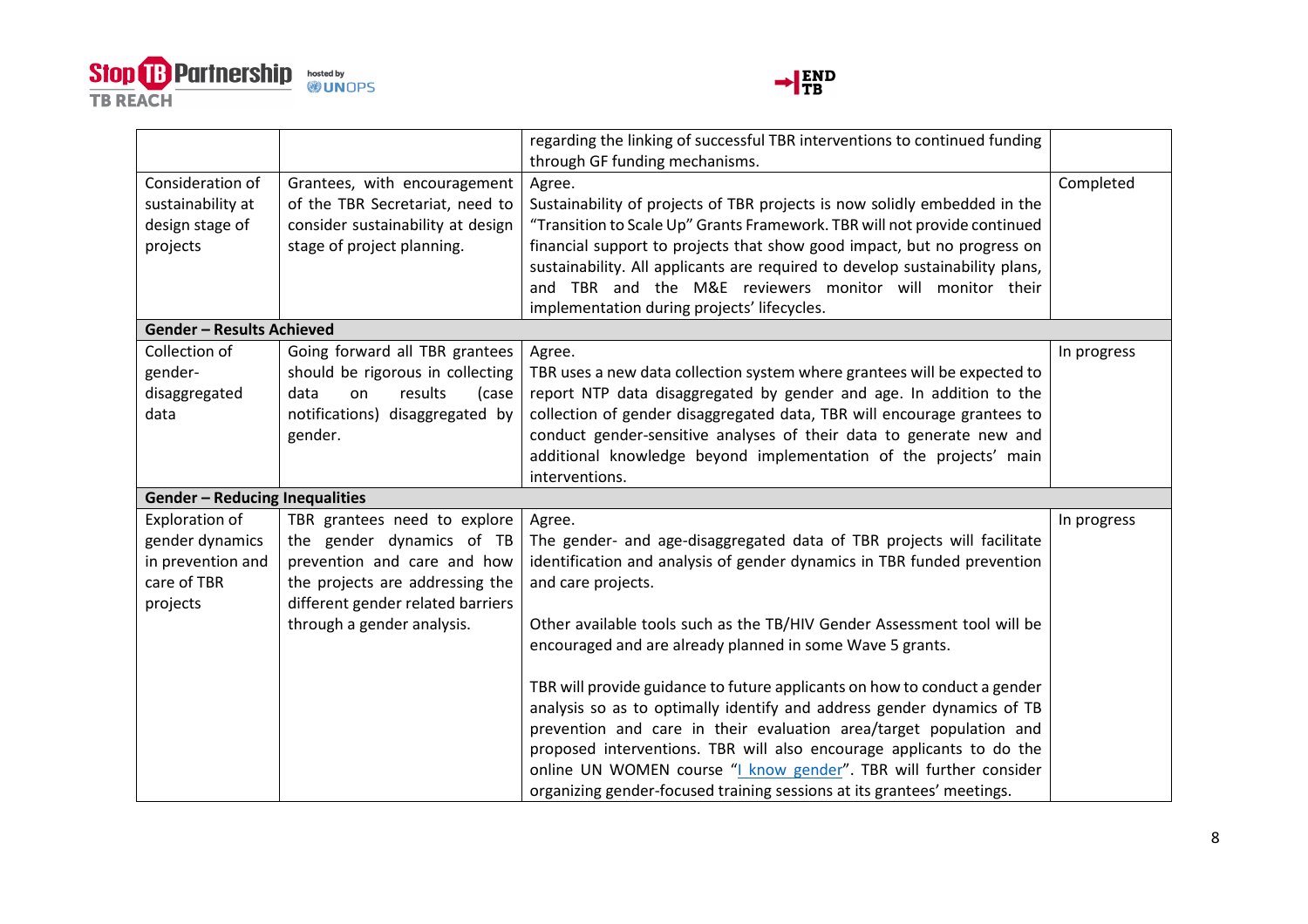



| Gender-sensitive               | Patient centered approaches       | Agree.                                                                         | Completed   |
|--------------------------------|-----------------------------------|--------------------------------------------------------------------------------|-------------|
| patient-centered               | (including messaging) are an      | TBR will ensure that all projects with patient-centered approaches receive     |             |
| approaches                     | effective means of addressing     | more guidance and tools on successfully addressing gender-based                |             |
|                                | gender based inequalities, and    | inequalities in their intervention (incl. for conducting a gender analysis and |             |
|                                | should be applied going forward.  | establishing a gender action plan).                                            |             |
| <b>Gender - Future Funding</b> |                                   |                                                                                |             |
| Gender-sensitive               | TBR should emphasize gender in    | Agree.                                                                         | In progress |
| calls for proposals            | their call for proposals and in   | TBR has developed and will provide guidance to applicants on the               |             |
|                                | project design.                   | importance of conducting a gender analysis. TBR has also developed and         |             |
|                                |                                   | will require applicants to fill out a checklist for gender mainstreaming into  |             |
|                                |                                   | proposals. The checklist will help applicants understand if there are areas    |             |
|                                |                                   | in their proposals where gender aspects still need to be addressed.            |             |
|                                |                                   | TBR will also consider preparing an information note for future calls for      | Planned     |
|                                |                                   | proposals which outlines gender-sensitive approaches for improved TB           |             |
|                                |                                   | health service delivery. The information note will provide types of            |             |
|                                |                                   | approaches/tools, specific examples of gender-sensitive interventions and      |             |
|                                |                                   | example questions for which projects could be designed to emphasize            |             |
|                                |                                   | gender through their implementation.                                           |             |
|                                |                                   | The possibility of a call for proposals or dedicated funding track focused on  | Planned     |
|                                |                                   | gender-specific approaches will be discussed with TBR's PSG at during a        |             |
|                                |                                   | joint call in June 2017 and if approved, will be programmed into future        |             |
|                                |                                   | calls for proposals.                                                           |             |
| Gender-sensitive               | Grantees should be required to    | Agree.                                                                         | Completed   |
| indicators                     | include at least one indicator on | Gender-sensitive approaches for improving case detection and/or                |             |
|                                | gender equality in their M&E      | treatment outcomes are now required and captured through gender-               |             |
|                                | plans.                            | disaggregated indicators in TBR's performance framework.                       |             |
| Gender-related                 | TBR grantees need to explore      | Agree.                                                                         | In progress |
| barriers to TB                 | the gender dynamics of TB         | TBR guidance material will be developed on gender analysis which will help     |             |
| health services                | prevention and care and how       | applicants identify gender specific challenges facing their proposed           |             |
|                                | the projects are addressing the   | projects, and how interventions should consequently be set up so as to         |             |
|                                | different gender related barriers |                                                                                |             |